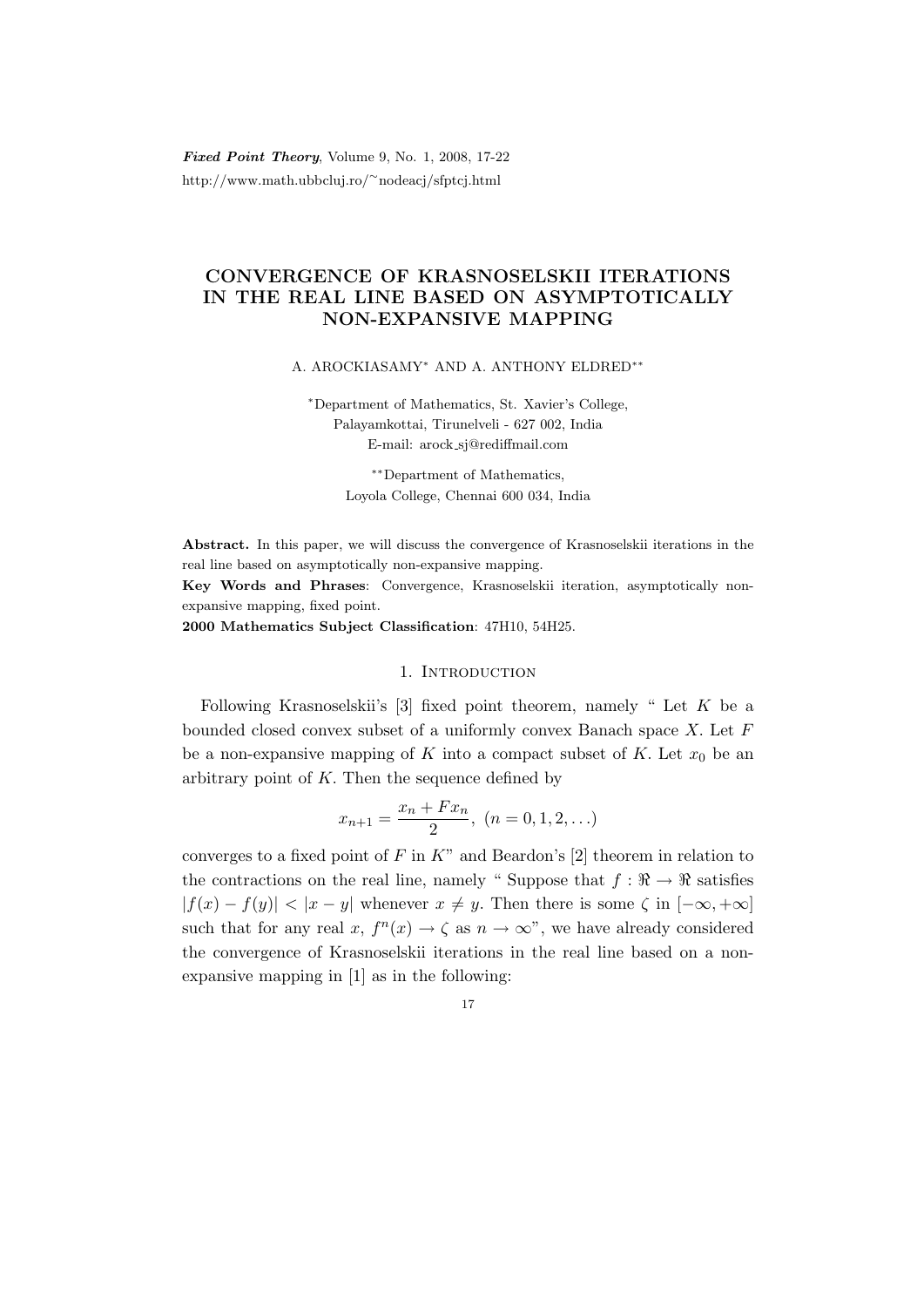"Suppose that  $T$  is a non-expansive map defined on the real line  $\Re$ . Then for any real  $x$ , the sequence defined by

$$
x_{n+1} = \frac{x_n + Tx_n}{2}, \ (n = 0, 1, 2, \ldots)
$$

converges either to a fixed point in  $\Re$  or to an element  $\zeta \in \{-\infty, +\infty\}^n$ .

Therefore, having discussed the convergence of Krasnoselskii iterations in the real line for a non - expansive mapping already in [1], we are now going to deal with the same theorem for an asymptotically non - expansive mapping and so we are going to consider the convergence based on asymptotically nonexpansive mapping as in the following: "Suppose that  $T : \mathbb{R} \longrightarrow \mathbb{R}$  is an asymptotically non-expansive mapping. Moreover assume that

$$
\prod_{i=N}^n \left(\frac{1+k_n}{2}\right)
$$

is convergent. Then for any real  $x$ , the sequence defined by

$$
x_{n+1} = \frac{x_n + T^n x}{2}, \ (n = 0, 1, 2, \ldots)
$$

converges either to a fixed point in  $\Re$  or to an element  $\zeta \in \{-\infty, +\infty\}$ ".

### 2. Basic definitions

**Definition 2.1.** A space  $X$  is said to be uniformly convex if and only if given  $\epsilon > 0$ , there exists a  $\delta(\epsilon) > 0$  such that

$$
\left\|\frac{x+y}{2}\right\| \le 1-\delta(\epsilon) \quad \text{whenever} \quad \|x-y\| \ge \epsilon \quad \text{and} \quad \|x\| = \|y\| = 1.
$$

The above inequality is equivalent to the following: If  $x, y, p \in X$ ,  $R > 0$  and  $r \in [0, 2R]$ , then

$$
\begin{array}{c} ||x-p|| \leq R \\ ||y-p|| \leq R \\ ||x-y|| \geq r \end{array} \bigg\} \Rightarrow \bigg\| \frac{x+y}{2} \bigg\| \leq \bigg(1 - \delta \bigg(\frac{r}{R}\bigg)\bigg) R.
$$

**Definition 2.2.** Let  $K$  be a nonempty subset of a Banach space  $X$ . A mapping  $F: K \longrightarrow K$  is said to be asymptotically non-expansive if

 $||F^nx - F^ny|| \le k_n ||x - y||$  for all  $x, y \in K$  and  $\lim_{n \to \infty} k_n = 1$ .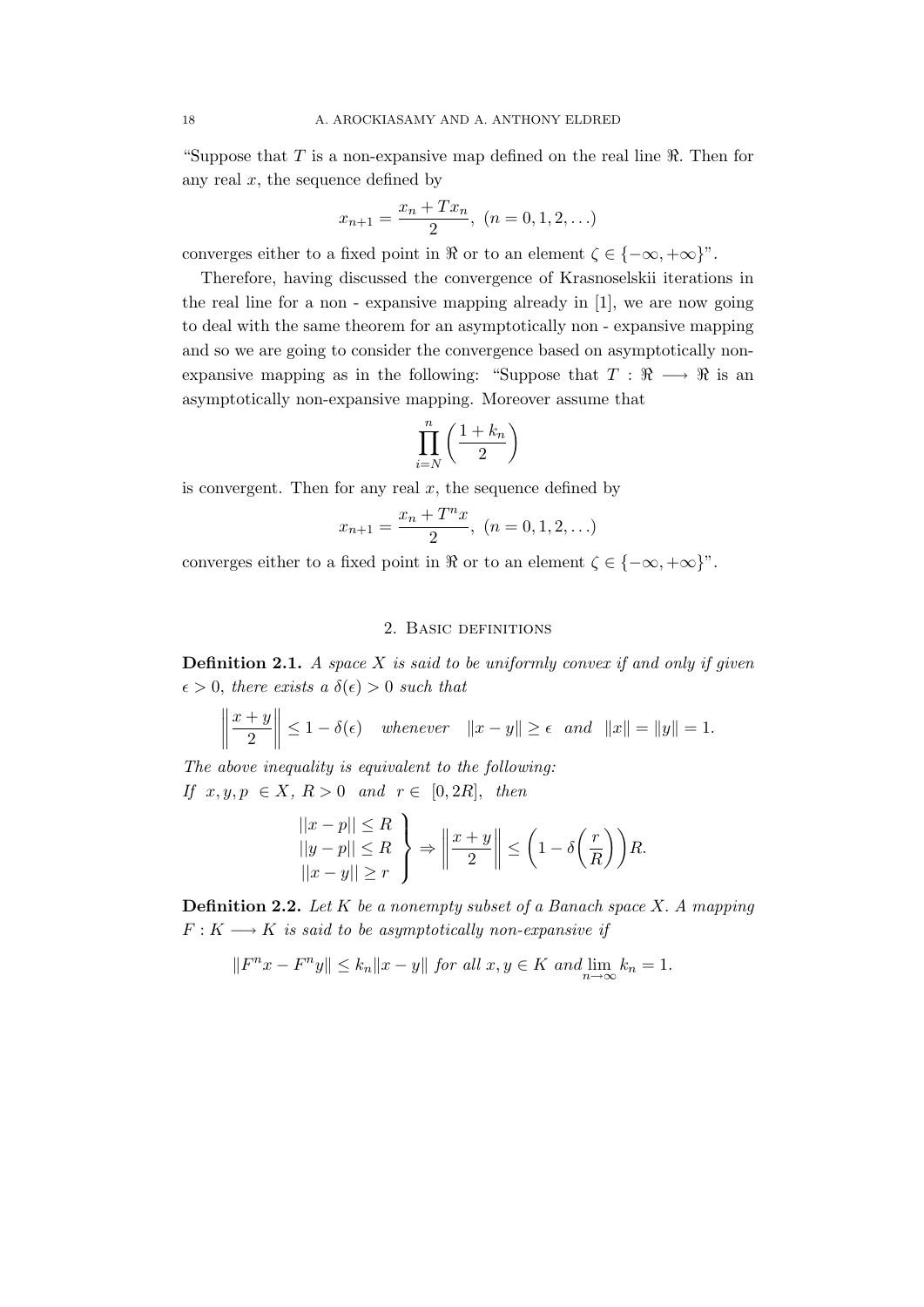#### 3. Main Results

Having prepared the ground, let us now first look at the fixed point theorem of Krasnoselskii [3] in the following:

**Theorem 3.1.** Let  $K$  be a bounded closed convex subset of a uniformly convex Banach space  $X$ . Let  $F$  be a non-expansive mapping of  $K$  into a compact subset of K. Let  $x_0$  be an arbitrary point of K. Then the sequence defined by

$$
x_{n+1} = \frac{x_n + Fx_n}{2}, \ (n = 0, 1, 2, \ldots)
$$

converges to a fixed point of F in K.

Keeping the above theorem at the back of our mind, let us now see what Beardon [2] says in his theorem:

**Theorem 3.2.** Suppose that  $f : \Re \to \Re$  satisfies  $|f(x) - f(y)| < |x - y|$ whenever  $x \neq y$ . Then there is some  $\zeta$  in  $[-\infty, +\infty]$  such that for any real x,  $f^{n}(x) \rightarrow \zeta$  as  $n \rightarrow \infty$ .

Following Theorems 3.1 and 3.2, we have already discussed the convergence of Krasnoselskii iterations in the real line for non-expansive mapping in [1] and so we give the statement of the same as in the following:

**Theorem 3.3.** Suppose that  $T : \mathbb{R} \to \mathbb{R}$  is a mapping which satisfies  $|Tx - y|$  $|Ty| \leq |x-y|$ . Then for any real x, the sequence defined by

$$
x_{n+1} = \frac{x_n + Tx_n}{2}, \quad (n = 0, 1, 2, \ldots)
$$

converges either to a fixed point in  $\Re$  or to an element  $\zeta \in \{-\infty, +\infty\}.$ 

Now, in this paper, we are going to discuss the convergence of Krasnoselskii iterations in the real line for asymptotically non-expansive mapping and so let us prove the theorem in the following:

**Theorem 3.4.** Suppose that  $T : \mathbb{R} \longrightarrow \mathbb{R}$  is an asymptotically non-expansive mapping. Moreover assume that

$$
\prod_{i=N}^n \left( \frac{1+k_n}{2} \right)
$$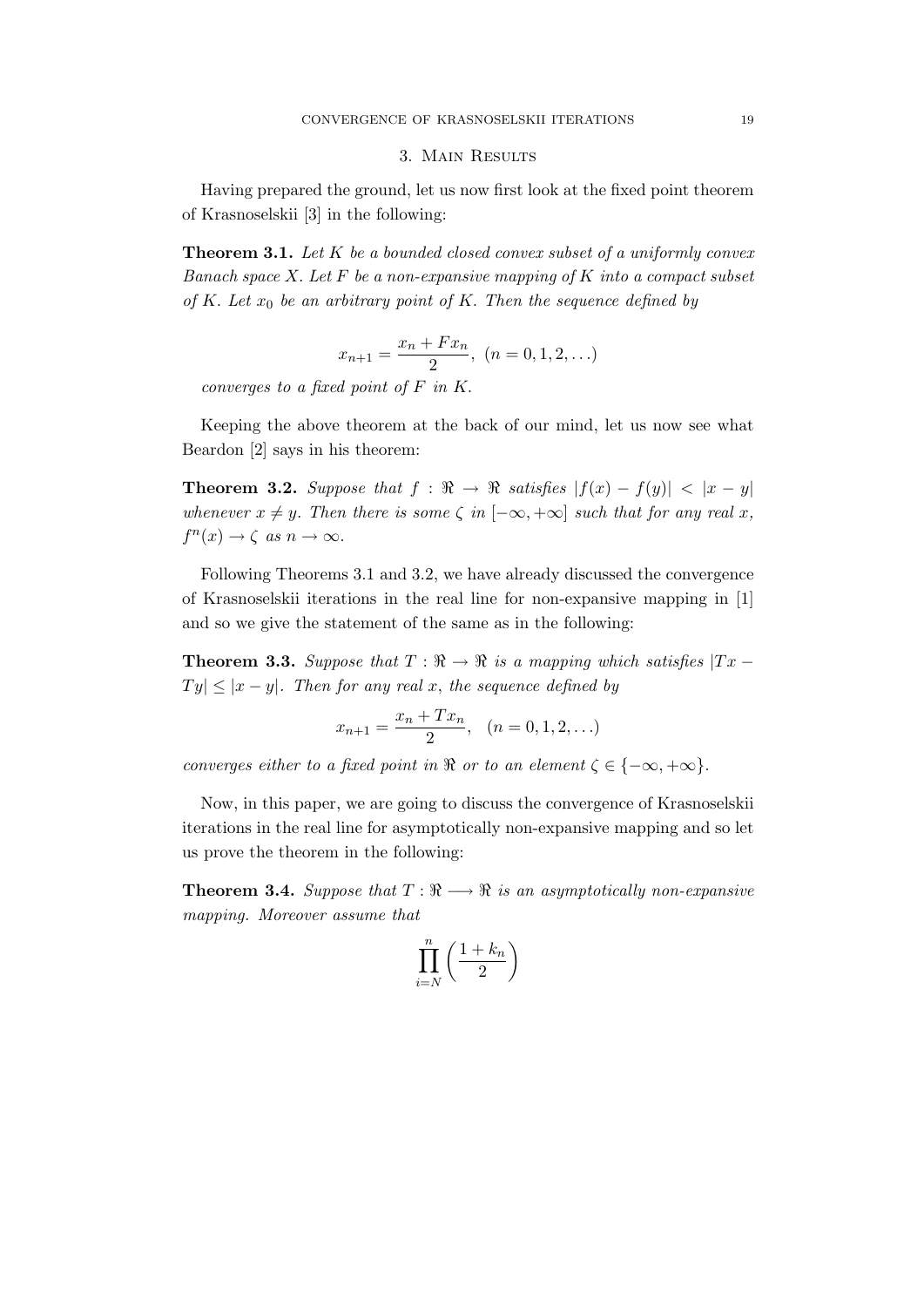is convergent. Then for any real  $x$ , the sequence defined by

$$
x_{n+1} = \frac{x_n + T^n x}{2}, \quad (n = 0, 1, 2, \ldots)
$$

converges either to a fixed point in  $\Re$  or to an element  $\zeta \in \{-\infty, +\infty\}.$ 

**Proof.** Suppose that T has a fixed point in  $\Re$ , say z. Let us first show that  $|x_{n+1} - z| \le |x_n - z|$ ,  $n = 0, 1, 2, \ldots$  First of all, for any arbitrary real  $x_n$ , the sequence can be defined (by the hypothesis) by

$$
x_{n+1} = \frac{x_n + T^n x_n}{2}, (n = 0, 1, 2, \ldots)
$$

Since  $Tz = z$ , we have  $T^n z = z$ . Therefore, we have

$$
|x_{n+1} - z| = \left| \frac{1}{2} (x_n + T^n x_n) - \frac{1}{2} (z + z) \right|
$$
  
\n
$$
= \left| \frac{1}{2} (x_n + T^n x_n) - \frac{1}{2} (z + T^n z) \right|
$$
  
\n
$$
= \left| \frac{1}{2} (x_n - z) + \frac{1}{2} (T^n x_n - T^n z) \right|
$$
  
\n
$$
\leq \frac{1}{2} |x_n - z| + \frac{1}{2} |T^n x_n - T^n z|
$$
  
\n
$$
\leq \frac{1}{2} |x_n - z| + \frac{1}{2} k_n |x_n - z|
$$
  
\n(*Since T is asymptotically non-expansive*)  
\n
$$
= \frac{1}{2} (1 + k_n) |x_n - z|.
$$

Therefore,

$$
|x_{n+1} - z| \leq \frac{1}{2} (1 + k_n) |x_n - z|
$$

That is,

$$
\frac{|x_{n+1}-z|}{\left(\frac{1+k_n}{2}\right)} \leq |x_n-z|.
$$

Let M be the greatest lower bound of the sequence  $\{x_n-z\}$ . Then there exists N such that  $|x_N - z|$  ≤  $M + \epsilon$  for all  $n > N$ . Therefore,

$$
\frac{|x_n - z|}{\prod_{i=N}^n (1 + k_i)} \le |x_N - z| \le M + \epsilon.
$$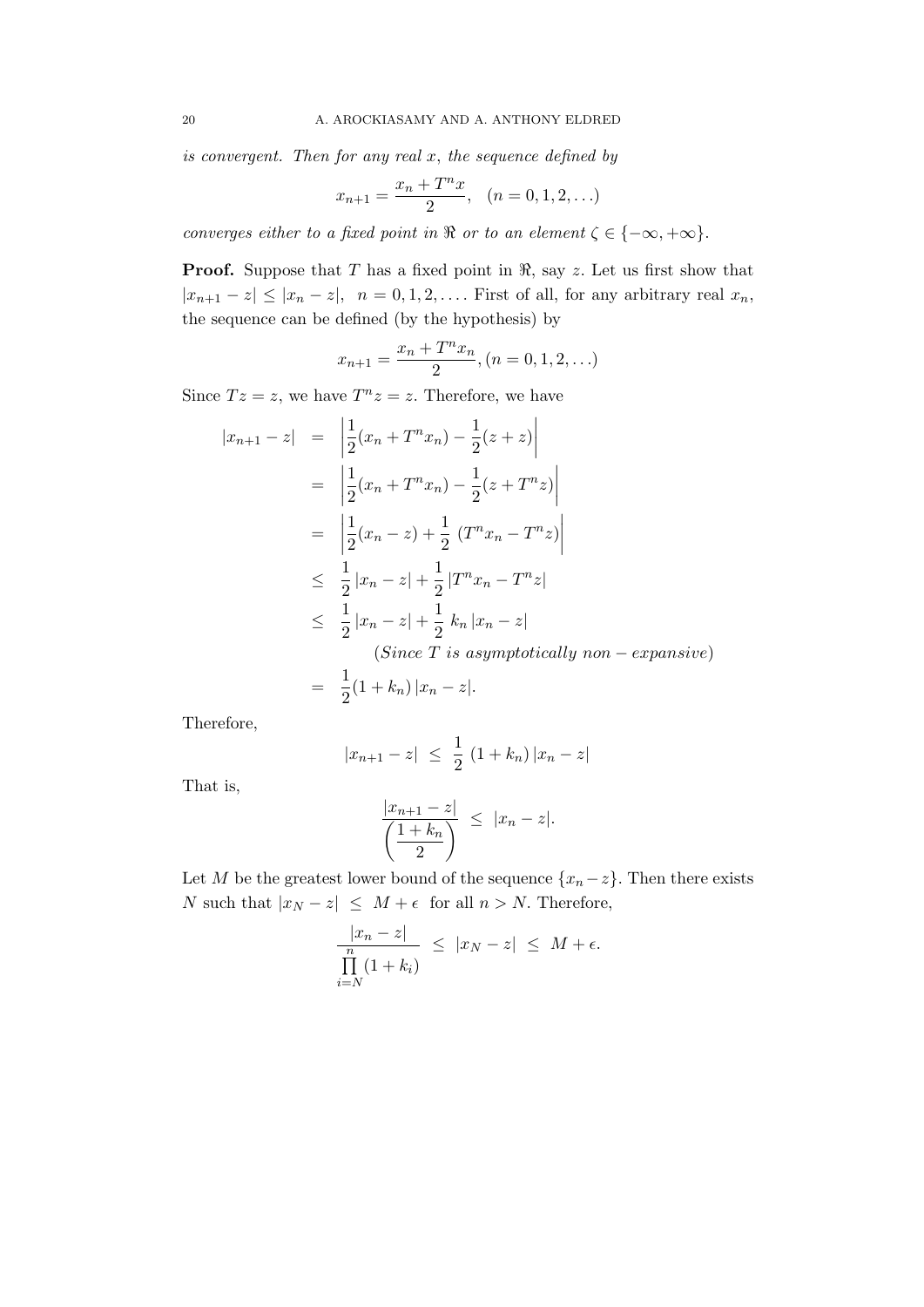This implies that

$$
M \leq |x_n - z| \leq \prod_{i=N}^n (1 + k_i)(M + \epsilon).
$$

And therefore this implies that  $|x_n - z|$  converges. Suppose there exists an  $\epsilon > 0$  and N, such that

$$
|x_n - T^n x_n| \ge \epsilon \text{ for all } n \ge N. \tag{3.1}
$$

Then  $|x_n - z - (T^n x_n - T^n z)| \geq \epsilon$  for all  $n \geq N$ . Since  $T$  is asymptotically non-expansive, we have

$$
|T^n x_n - T^n z| \leq k_n |x_n - z|
$$

Since the space  $\Re$  is uniformly convex, there exists a constant  $\delta$ ,  $0 < \delta < 1$ such that

$$
|x_{n+1} - z| = \left| \frac{1}{2} (x_n - z) + \frac{1}{2} (T^n x_n - T^n z) \right|
$$
  
\n
$$
\leq \delta \max \{ |x_n - z| , |T^n x_n - T^n z| \} (by definition)
$$
  
\n
$$
= \max \{ \delta |x_n - z| , \delta k_n |T^n x_n - T^n z| \}
$$
  
\n
$$
< \delta k_n |x_n - z| \text{ for all } n \geq N.
$$

Therefore  $\lim_{n \to \infty} x_n = z$  where  $Tz = z$ .

If there does not exist an  $\epsilon > 0$  for which (3.1) holds, there exists a subsequence  $x_{n_k} \in [-\infty, +\infty]$  such that  $\lim_{k \to \infty} (x_{n_k} - Tx_{n_k}) = 0$  and such that the sequence  ${T x_{n_k}}$  converges. Suppose  ${T x_{n_k}}$  converges to a fixed point. This implies that  $\lim_{k \to \infty} (x_{n_k}) = \zeta = \lim_{k \to \infty} (Tx_{n_k})$  and hence  $T\zeta = \zeta$ . As  $\lim_{k \to \infty} |(x_{n_k}) - \zeta| = 0$ , we have  $\lim_{n \to \infty} |x_n - \zeta| = 0$ . Suppose  $Tx_{n_k} \to \infty$ . Then  $x_{n_k} \to \infty$ . Therefore,  $x_{n_{k+1}} \to \infty$ . Similarly if  $Tx_{n_k} \to -\infty$ , then  $x_{n_{k+1}} \to -\infty$ . If  $x_n < Tx_n$ , then  $x_n < x_{n+1} < Tx_n$ . Suppose  $Tx_{n+1} < x_{n+1}$ . This implies

$$
|Tx_{n+1} - Tx_n| = |Tx_{n+1} - x_{n+1}| + |x_{n+1} - Tx_n|
$$
  
=  $|Tx_{n+1} - x_{n+1}| + |x_n - x_{n+1}|.$ 

Since T does not have a fixed point,  $x_{n+1} < Tx_{n+1}$ . This implies that  $x_{n+1} <$  $x_{n+2}$ . Therefore  $\{x_n\}$  is an asymptotically increasing sequence. Therefore,